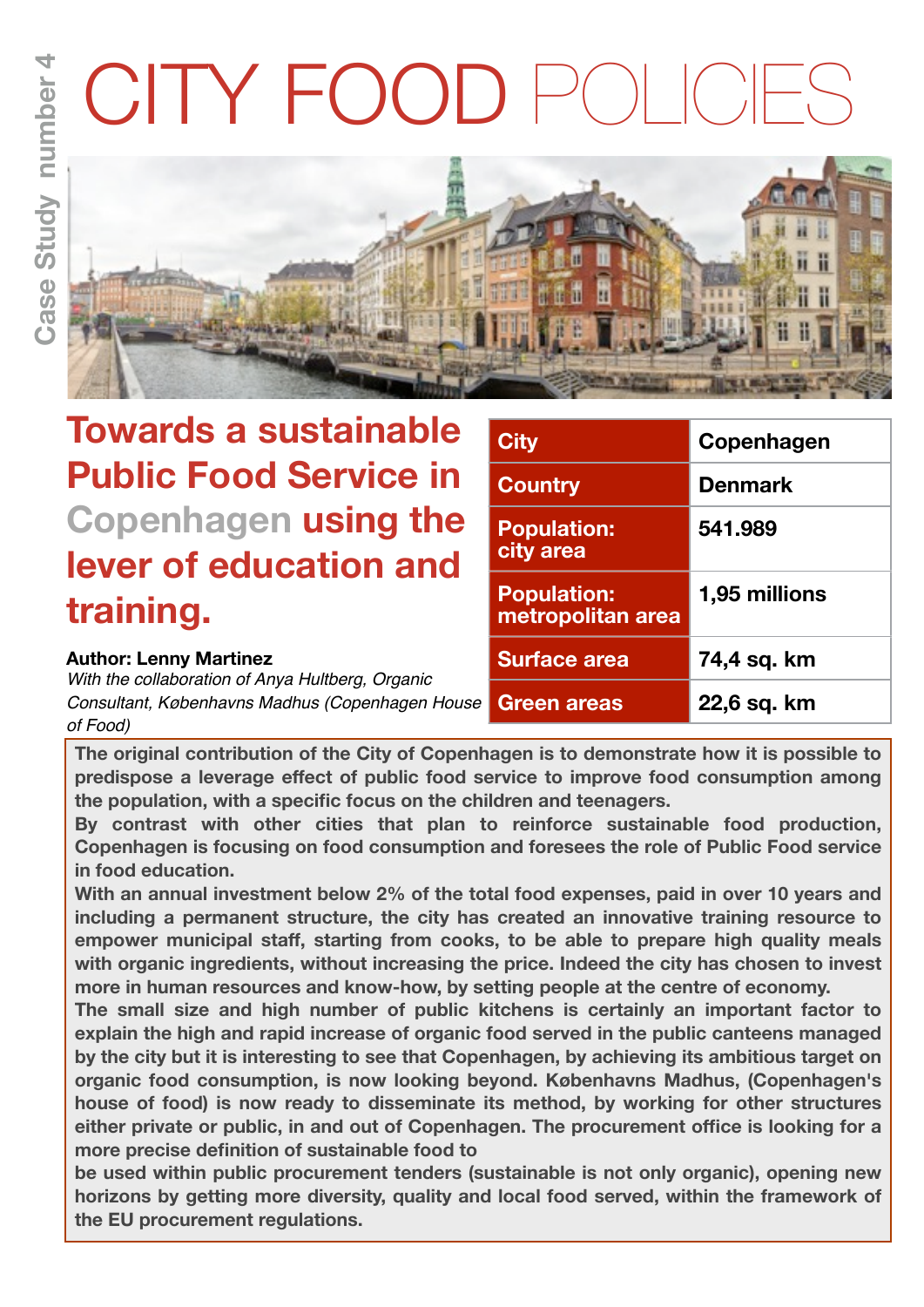#### **A rural-based gastronomy and a strong commitment to develop organic farming in Denmark**

Denmark has a long history of exporting agricultural products of the very highest quality: Danish farmers produce an amount of food sufficient to supply 15 million people every year three times the Danish population. However, only recently the country has become known internationally for its gastronomy. Recent trends, the epicentre of which is based in Copenhagen, have stimulated people's interest in a cuisine still rooted in the farmer's traditions, governed by the need for nutrition and the use of products available from nature. Potatoes, rye bread and salted meat are at the centre of most meals.

Organic production was given priority by national government for more than 25 years. Denmark has been the first country in the world to establish, since 1987, governmental rules for organic production as well as official inspections of organic foodstuffs and producers. Today, 7% of agriculture production is organic and Denmark imports around 40% of organic food for domestic consumption [\(see more\)](http://eu2012.dk/en/Meetings/InformalMeetings/Jun/~/media/Files/Informal%20ministerial%20meetings/Informel%20AGRI/1903_Faktaark_FVM_Formandssk_Organic%20production_v3_4korr.pdf). Basic foods like oatmeal, milk and eggs remain the most popular organic products. Thus, 36 % of all oatmeal, 35 % of all milk and 26 % of all eggs sold in Denmark are organic. According to the latest statistics from the Research Institute of Organic Agriculture (FiBL), Danish consumers purchased organic products averaging a value of 142 € *per capita* in 2010, ranking Denmark second in the world, after Switzerland [\(see more\)](http://eu2012.dk/en/Meetings/InformalMeetings/Jun/~/media/Files/Informal%20ministerial%20meetings/Informel%20AGRI/1903_Faktaark_FVM_Formandssk_Organic%20production_v3_4korr.pdf).

According to a research published in 2012, the sales of organics among Danish canteens, restaurants and institutions doubled within the last three years. as indicated by the latest reports of the 15 largest food service companies in Denmark, and Økosalg og Oplysning, an association of Danish organic producers with subsidy by the EU and the Danish Ministry of Agriculture. Therefore, despite the financial crisis, the organic products segment is a growing market, mainly due to public food service. The sales of organics among catering centres in Denmark reached almost 134 million euros, while the overall sales of organics doubled within three years, having raised from 61.1 million euros in 2009 to 123 million euros in 2012. The research also indicates that organics are especially popular among canteens and public institutions. In this way, organic sales among catering centres are split up as follows: 32 % canteens, 33 % public institutions, 16 % restaurants and hotels and 20 % other consumers.

The authorities support the organic sector by purchasing organic products for public sector institutions such as schools. In 2009 the Danish Ministry of Food, Agriculture and Fisheries created an Organic Eating Label for catering awarding three categories according to the percentage of organic food: bronze, (30-60% organic ingredients); silver (60-90% organic ingredients) and gold (90-100% organic ingredients); and restaurants serving at least 30% 'organic' raw materials can use the Danish mark of inspection for organic products, a characteristic red `ø´ symbol indicating significant amount of organic food. In January 2013, 343 catering establishments carry this organic food logo in Denmark. So far, the list of locations with the logo is dominated by canteens (32 %) and institutions such as hospitals, nursing homes, kinder gardens and schools (33 %), followed by restaurants and hotels (16 %). 234 establishments have been awarded the logo in bronze (30-60% of the food served is organic); 68 have the silver logo (60-90% organic food), and 41 display the gold logo (90-100 % organic food) [\(see more\)](http://www.organic-market.info/web/News_in_brief/Regional_Marketing/Denmark/176/194/0/13876.html) .

#### **To go further:**

-Dogme 2000: A manual on a municipal environmental cooperation in progress. This manual is the result of the work in the Dogme Life project 25 October 2007 [\(www.dogme2000.dk\)](http://www.dogme2000.dk)

- Eco Metropolis Plan: our vision for Copenhagen, 2015 [http://www.proyectomilenio.org/documents/](http://www.proyectomilenio.org/documents/10156/52626/Copenhaguen+2015+EcoMetropolis.pdf) [10156/52626/Copenhaguen](http://www.proyectomilenio.org/documents/10156/52626/Copenhaguen+2015+EcoMetropolis.pdf) [+2015+EcoMetropolis.pdf](http://www.proyectomilenio.org/documents/10156/52626/Copenhaguen+2015+EcoMetropolis.pdf)

- European Green Capital award [http://ec.europa.eu/environment/](http://ec.europa.eu/environment/europeangreencapital/winning-cities/2014-copenhagen/) [europeangreencapital/winning-cities/2014](http://ec.europa.eu/environment/europeangreencapital/winning-cities/2014-copenhagen/) [copenhagen/](http://ec.europa.eu/environment/europeangreencapital/winning-cities/2014-copenhagen/) 

- Web site of the Copenhagen House of Food [http://en.kbhmadhus.dk/servicenavigation/](http://en.kbhmadhus.dk/servicenavigation/about-us/about-the-copenhagen-house-of-food) [about-us/about-the-copenhagen-house-of-food](http://en.kbhmadhus.dk/servicenavigation/about-us/about-the-copenhagen-house-of-food)

- "The Copenhagen organic project, to foster sustainability into public food service." [https://www.youtube.com/watch?v=3UB-](https://www.youtube.com/watch?v=3UB-U0S_3A4)[U0S\\_3A4](https://www.youtube.com/watch?v=3UB-U0S_3A4)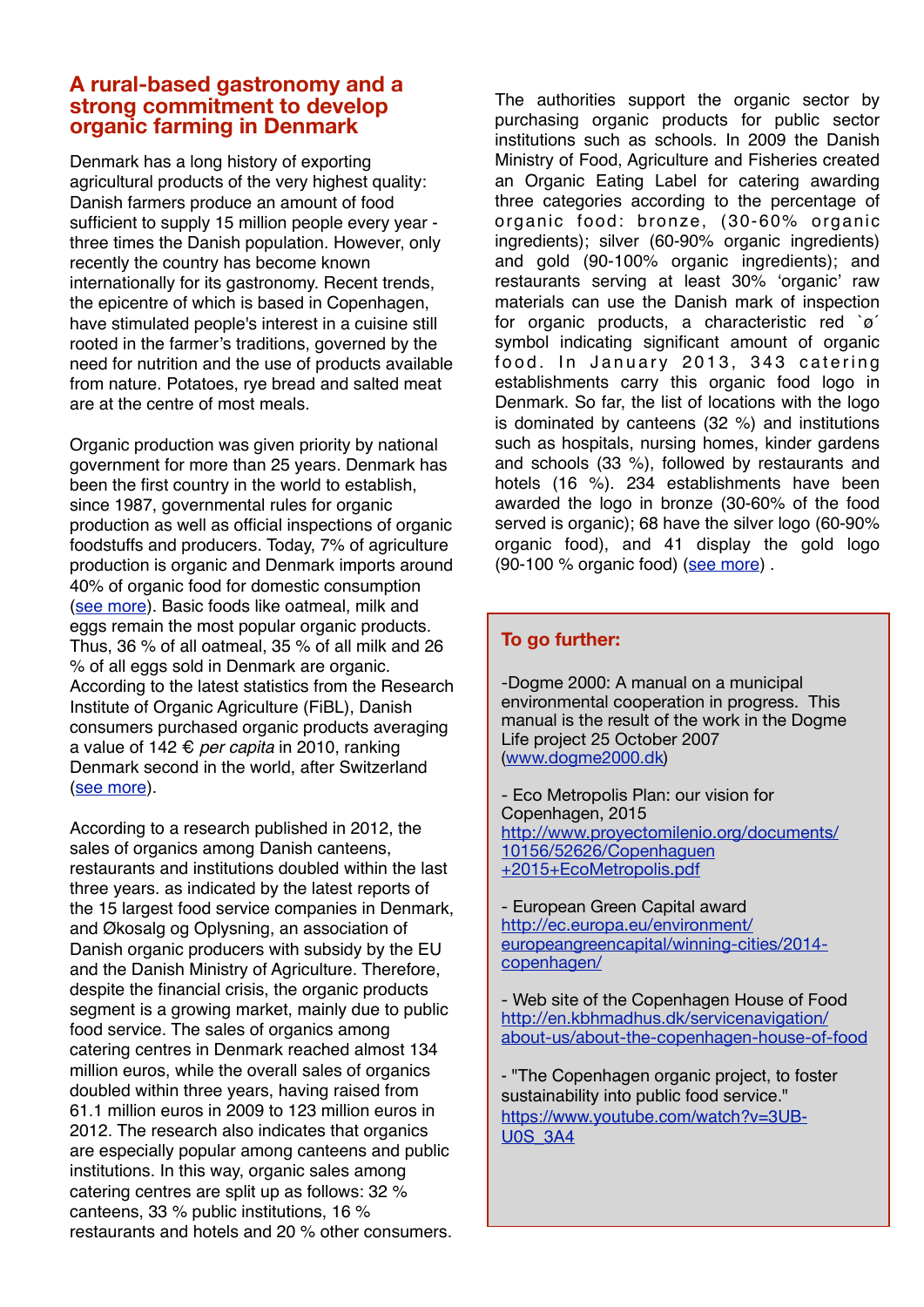#### **The Copenhagen strategy for urban resilience and sustainable development: a food policy rooted in 'Eco-metropolis – Our vision for Copenhagen 2015'**

Copenhagen strategy is based on 'Ecometropolis – Our vision for Copenhagen 2015' decided by a unanimous Copenhagen City Council in November 2007. In concrete terms, the city is member of DOGME 2000 a Danish network of cities which is enlarging to a larger Baltic area. These cities with a green profile collaborate on sustainable urban development, on the basis of the Aalborg commitments, by sharing good practices. Eco-metropolis vision is based on four pillars : World's best city for cycles, carbon neutral, green and blue, capital city, clean and healthy capital city. This strategy, as well as the consistent environmental standards achieved, was awarded in 2014 the European Green Capital Award.

Despite food policy is not explicitly mentioned, food-related environmental indicators fit into a variety of current municipal visions such as Copenhagen Eco-Metropolis 2015 and the Copenhagen 2025 Climate Plan. Copenhagen's vision is to become an ECO-Metropolis by 2015. The goal for organic conversion of public kitchens is a key part of this vision. Eco Metropolis 2015 vision started in 2007 with such objectives:

- 50% bike to work (currently 35%)
- $\cdot$  CO<sub>2</sub> emissions lowered 20% compared to 2005, (currently reduced 24%)
- Clean air for citizens
- 90% of citizens should be able to walk to a park or sea-swimming pool within 15 minutes- (currently 60%-70%)
- 20% organic private consumption currently 16% (7% nationwide)
- 90% organic public consumption (currently 74, 5%).

According to the national commitment to support organic agriculture, two main objectives were identified within the mainstay "Clean and healthy big city"

- 1. 20% organic food in the city's food consumption
- 2. the city leads the way with at least 90% organic food in its institutions. For instance, the project "Copenhagen Healthy School Meals", initiated in 2002 as part of Dogme 2000, was inspired by experimental programs

ran at the beginning of Nineties in others small municipalities around the capital. It is based on environmental concerns: to reduce pesticides risk of drinking water and on nutritional requirements to encourage children to have a real meal at school instead of sandwiches.

#### **Meeting the objective of 90% organic food in public food services without increasing the cost of the meal.**

To shift from conventional to organic food and meet such an ambitious quantitative objective, the city chose not to implement a permanent increase in the budget devoted to food. Instead of paying forever the cost of the so-called "substitution" due to the price gap between organic and conventional meals ingredients, the city preferred to invest in a "tool" to facilitate a process of conversionwhich has required a deep change in the meal preparation and consumption and a complete reorganisation in the existing practices of food production and purchasing. Indeed, The organic goal in Copenhagen (90% for 2015) will require added funds, since the central kitchen for elderly homes is already thoroughly rationalized. Most kinder gardens have already successfully met these objectives. They were among the first public institutions to go through the "organic process" at the beginning of the 21st century. The city of Copenhagen estimates that such a conversion process has taken 10 years and cost 7,1 million €, included the launch of a permanent structure: the Københavns Madhus (Copenhagen House of Food), whereas the overall food budget of a single year is 40 million €. Now that the investment is done, the city is able to provide a higher quality service without increasing food budget.

#### **The Københavns Madhus: a method summarised in ten basic principles to change public meals system**

Københavns Madhus is an independent, noncommercial foundation established by the City of Copenhagen in 2007. It inherited the "Copenhagen Healthy School Meals" (see above) and has been working over the 900 public kitchens preparing meals for the city public food services in kindergartens, schools, social institutions, elderly homes and staff restaurants,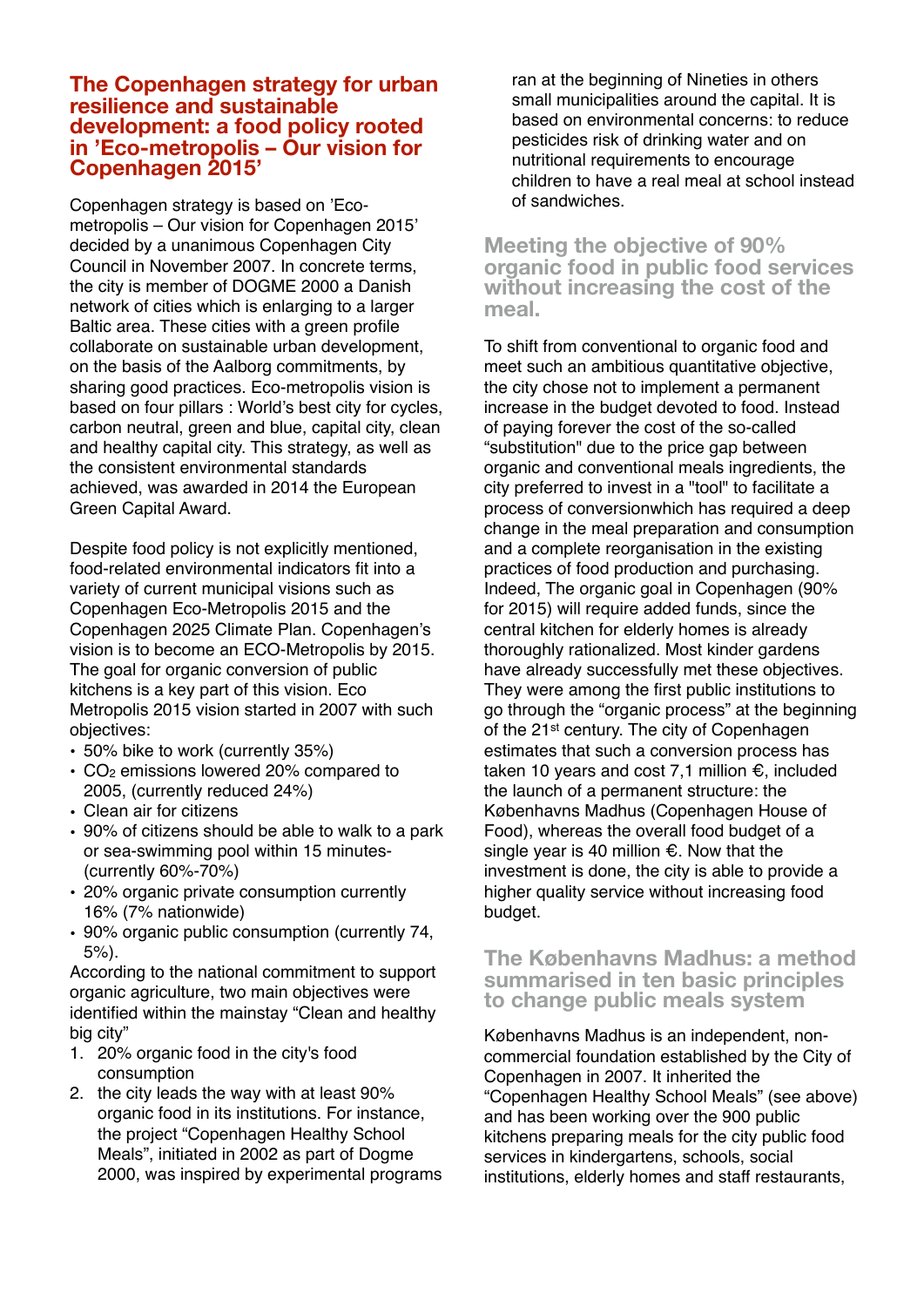Therefore, the Danish Minister for Food, Agriculture and Fisheries, Mette Gjerskov, has presented a new programme, aiming to increase the use of organic ingredients in the entire public sector in Denmark by 2020, based on the organic success of Copenhagen and other, smaller, municipalities in the vicinity.

We are a vehicle for change, facilitating projects, providing consultancy, courses, supplementary training, communicating and much more, all in the area of public meals. We are approximately 35 employees chefs, food specialists, generalists, teachers, project managers, communicators, ethnologists, designers etc. We have many years of experience in organic conversion of public kitchens, and most of us spend a considerable amount of our time, not behind our desks, but facilitating the process towards better public food, as agents of change on the kitchen floors of Copenhagen municipality."

(Source: Web site of the Copenhagen House of Food - Københavns Madhus)

# **Kitchen Lift", a tool for change in kitchens**

| <b>Kitchen size</b>                              | small                                                                         | medium                                                    | large                                          |
|--------------------------------------------------|-------------------------------------------------------------------------------|-----------------------------------------------------------|------------------------------------------------|
| <b>Number of meals</b><br>prepared per day       | $100 - 200$                                                                   | 500                                                       | 3000 partially<br>prepared meals               |
| <b>Description of</b><br><b>services</b>         | Kindergarten, day care<br>facilities for disabled and<br>mentally ill persons | Elderly home, school<br>canteens, city hall<br>restaurant | Elderly home, school<br>canteens, home care    |
| <b>Number of</b><br>municipal<br><b>kitchens</b> | $\approx 800$                                                                 | 75                                                        | 2                                              |
| percentage of<br>organic food per<br>meal        | 90%                                                                           | $60 - 70%$                                                | $75\%$ (school meals) -<br>22% (elderly meals) |
| <b>Number of</b><br><b>suppliers</b>             |                                                                               | 5                                                         | >5                                             |

**Table 1: a network of 900 kitchens in the city of Copenhagen**

The table 1 displays the diversity and the high number of kitchen managed by the city. A quality assessment programme has been launched in 2007 Most kinder gardens have already successfully met these objectives of the organic goal in Copenhagen (90% for 2015). They were among the first public institutions to go through the "organic process" (16, 17)

It took two years to identify potential areas of meals' improvement in food preparation, ingredient's quality, meal environment, nutritional value according to target groups and good working conditions. Although only very few institutions were able to meet the maximum of requirements at the very start, a general assessment of public food service quality could be made. Institutions with excellent rating received diplomas within a yearly official celebration taking place in the City Hall.

This program allowed the Københavns Madhus to develop a method suitable to produce a meal with 90% organic food without increasing the cost respect to a conventional meal. Such method is widely applied, excepted in the two largest kitchen producing 3000 meals per day, which serve "only" 60 to 70% organic meal. The method is mainly based on buying seasonal food and preparing meal courses from scratch; a particular attention is also paid to food waste and leftovers.

Ten principles have been defined. The staff working in Københavns Madhus are fully aware that the true potential of the methodology is to open wider perspectives of deep change and progress that go far beyond organic food quantitative objectives for public food service.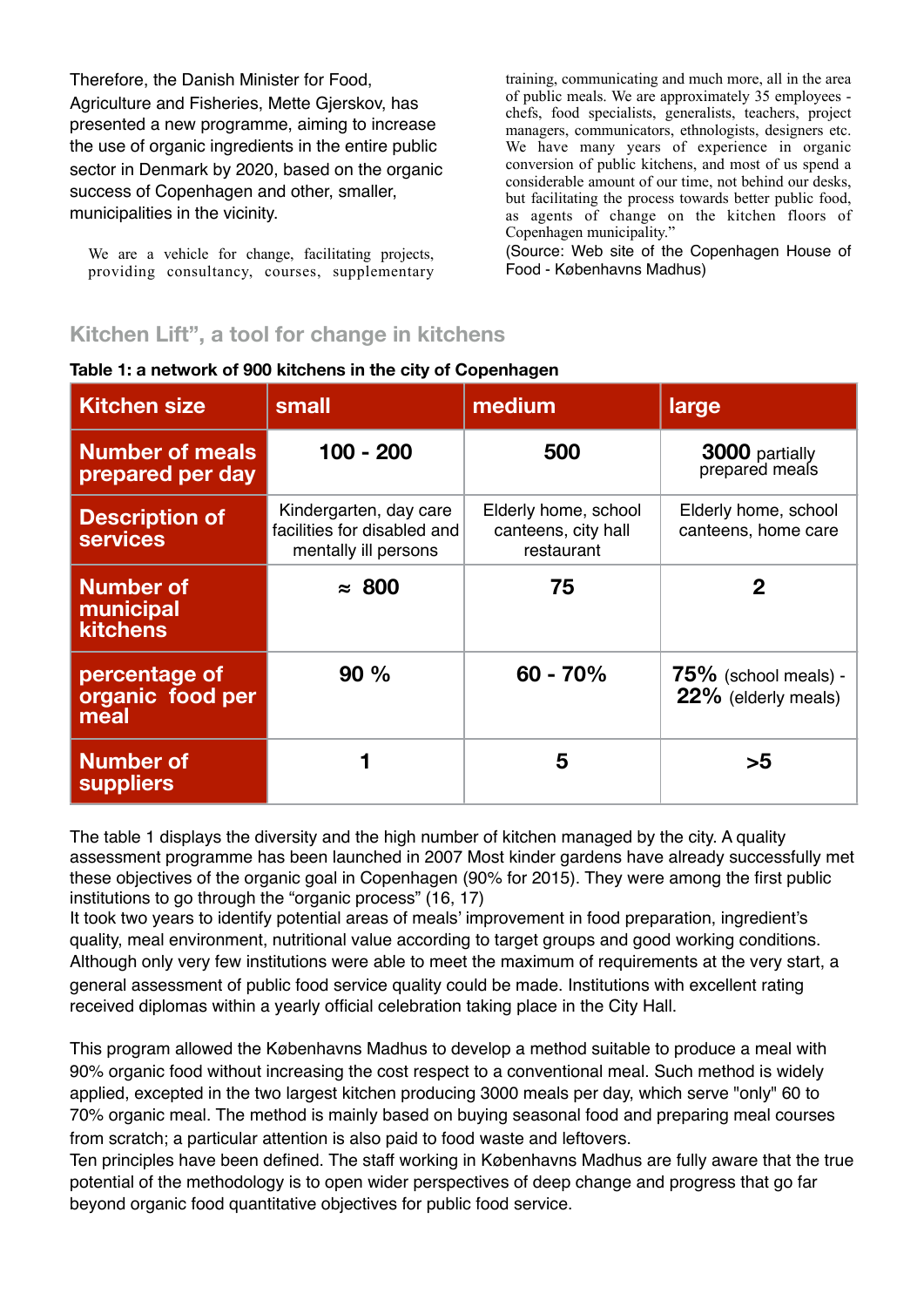#### **The 10 basic Principles of Københavns Madhus**

- 1. Less meat and different meat use the whole animal, also the cheap cuts
- 2. More vegetables greens in season diversity
- 3. More potatoes better potatoes
- 4. Fruit in season fruit alone is not enough
- 5. More or different use of bread and grains
- 6. Beware of the sweet and expensive
- 7. Composition of the menus difference between every day and feast
- 8. Old housekeeping virtues Rational kitchen operation (less waste)
- 9. Critical use of full-and semi-manufactures, more ingredients
- 10. Find the weak point, one or more of the above

**Urban agriculture, still in infancy**

By contrast with the Public Food Service project in which the municipality adopted a clear action plan with specific infrastructure and methodology, the City of Copenhagen is unsure about urban agriculture relevance for its own food security because of the low potential regard to food quantities and also because of the level of pollution which can interfere with the quality of the food. A standard law called the Jordforureningsloven, or Soil Contamination Act (§8 and §72b), is used to regulate the environmental and human health aspect of the practice, as a precautionary principle: according to this law, all soil in Copenhagen is contaminated to a certain degree, and people in charge with urban agriculture project must apply the Act by cleaning the soil, laying asphalt or gravel, but also using raised beds, gardening on rooftops or growing in soilless mediums.

However, beyond food production, a positive role of urban agriculture is foreseen, as a catalyst of social integration and environmental educational. The Copenhagen School Garden Association has played a historical role in shaping political support for urban agriculture since the beginning of the 1900s. The school gardens are well-integrated into school curriculums and provide experiential learning for children. The municipality chose to use a "demand driven" approach according to the will

of citizens, providing support for projects along with affiliated partners such as the Local Agenda 21 Centres, Local Committees and Copenhagen City and Port Development.

#### **Educating and empowering future generations**

Although public food service improvement concerns indistinctly all eaters, from children at schools, to adults in staff restaurants and also elderly people living in nursing or retirement home managed by the city, school meals represent a specific challenge to create a framework for healthy decisions and food habits, even later in life.

Traditionally, school meals are not part of Danish culture: children were mainly used to eat sandwiches and teenagers above 14 are allowed to leave the school, and often chose to eat nearby the school, in a commercial restaurant. At the beginning of the project in the early 2000, very few schools were offering warm meals and have a proper canteen. Even if more schools now have a canteen, many children still bring from home a lunch box; only 20 to 25 % of the pupils are buying the organic school meals proposed daily in the municipal schools.

Parents can order meals until 10am using a website where they also find information about school meals, including organic ingredients for instance. Meals are partially prepared in one of the two central kitchens, transported overnight in the schools where school staff heat them and prepare basic complements such as rice, pasta etc. To cope with the lack of infrastructures, it is not unusual that meals are served in the classrooms and that elder pupils themselves bring the food to the youngest.

#### **Eat-Cuisine: accommodation to context and ambition of food education**

EAT program started in 2009, to develop an enjoyable, healthy food culture in schools, able to compete with the fast food of the streets and to give the students a sense of satisfaction to the teenagers.